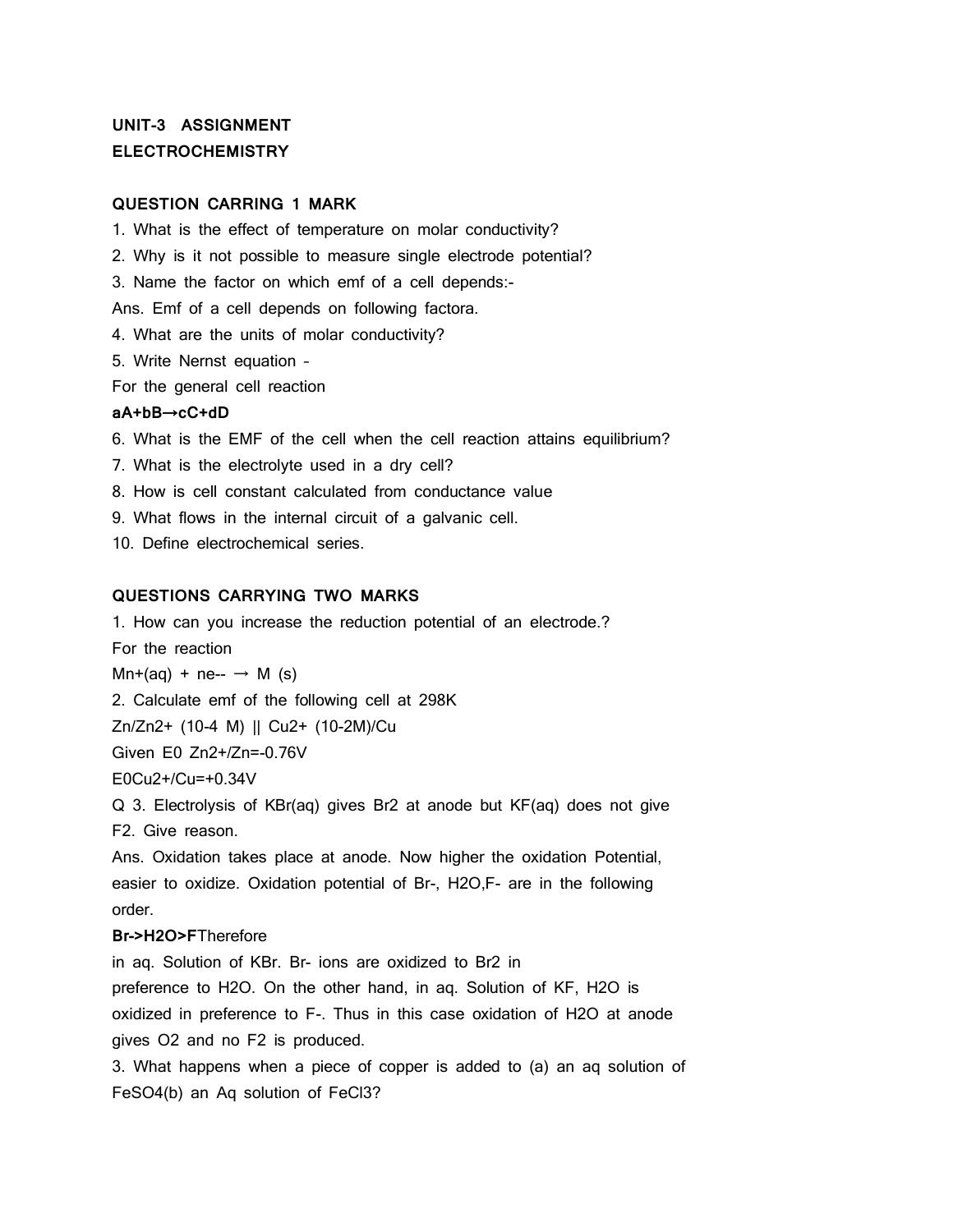**a.** Nothing will happen when the piece of copper is added to FeSo4 because reduction potential E0 Cu2/Cu(0.34) is more than the reduction potential E0(Fe2+/Fe) (0.44V).

**b.** Copper will dissolve in an aq solution of FeCl3 because reduction potential E0Fe3+/Fe2+(0.77V) is more than the reduction potential of E0Cu2/Cu(0.34)

Cu(s)+ 2FeCl3 (aq)  $\rightarrow$  Cu2(aq) + 2 FeCl2(aq)

4. Define corrosion. Write chemical formula of rust.

Corrosion is a process of determination of metal as a result of its reaction with air and water, surrounding it. It is due to formulation of sulphides, oxides, carbonates, hydroxides, etc.

Formula of rust- Fe2O.XH2O

5. Write short notes on reduction and oxidation potentials.

6. How are standard electrode potentials measured?

7. What is cell constant? How it is determined?

8. what is conductivity water

9. Why it is necessary to platinize the electrodes of a conductivity cell before it is used for conductance measurement?

10. Why mercury cell gives the constant voltage.

11. What is fuel cell, write reaction involved in h2-o2 fuel cel.

## **QUESTION CARRYING THREE MARKS**

**1.** Write any three differences between potential difference and e.m.f.

**2.** Why an electrochemical cell stops working after sometime?

**3**. for the standard cell

 $Cu(s)/Cu+(aq)||$  Ag+(aq)/Ag(s)

E0 cell  $2+/Cu = +0.34$  V

E0 cell  $2+ =+0.34$  V

E0 Ag+/Ag =+0.80  $V$ 

i. identify the cathode and the anode as the current is drawn from the cell.

ii. Write the reaction taking place at the electrodes.

iii. Calculate the standard cell potential.

**4.** Can we store copper sulphate in (i)Zinc vessel (ii) Silver vessel? Give reasons**.**

Given E0 Cu2+/Cu = +0.34V, E0Zn2+/Zn= -0.76V), E0Ag+/Ag = +0.80V

**5**. How many grams of chlorine can be produced by the electrolysis of matters NaCl with a current of 1.02 A for 15 min?

6. What is understood by a normal hydrogen electrode? Give its significance.

7. Define electrode potential. Why absolute value of reduction potential of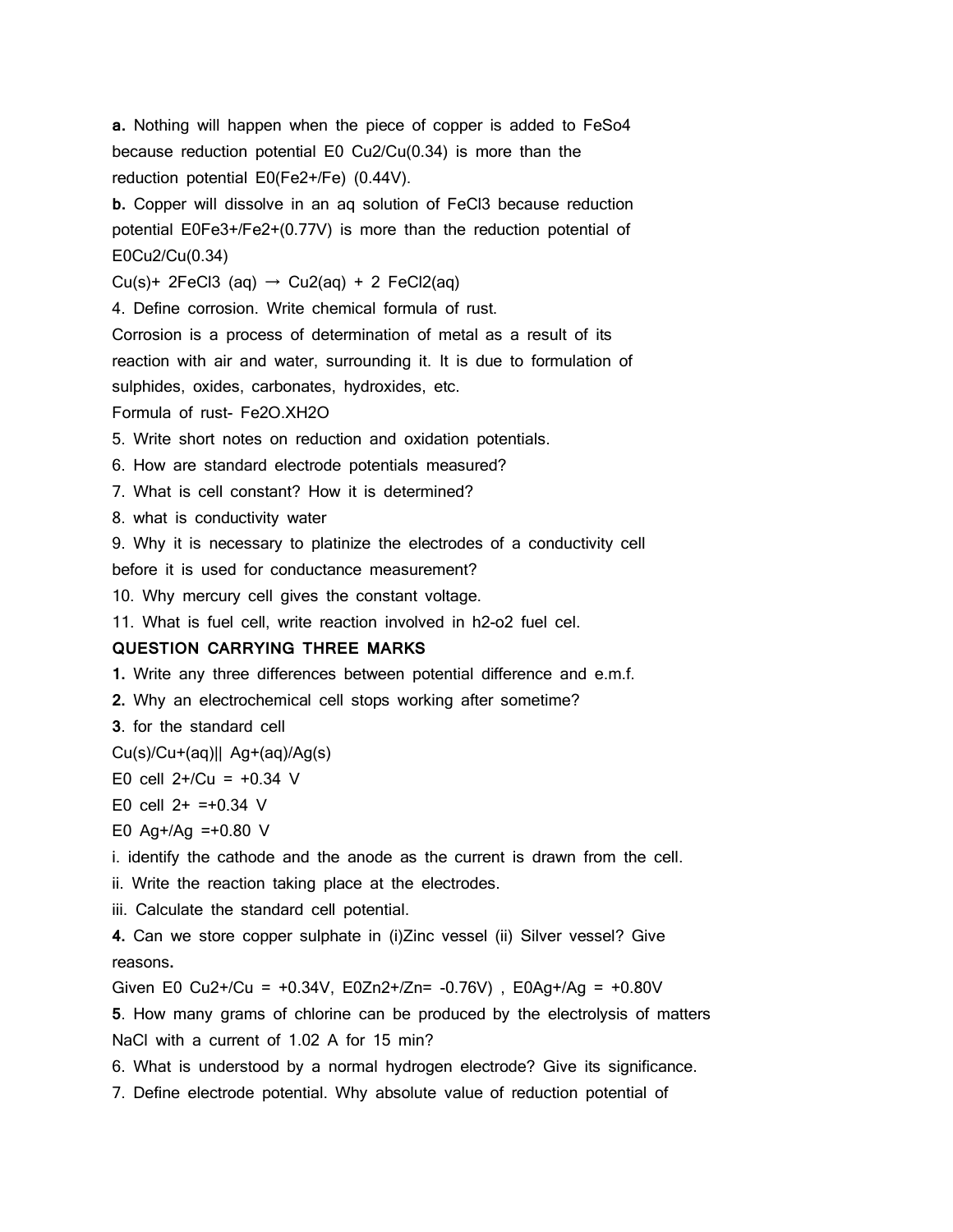electrode cannot be determined?

8. Write the equation showing the effect of concentration on the electrode potential.

9. Derive the relationship between Gibb's free energy change and the cell potential.

10. How Nernst equation can be applied in the calculation of equilibrium constant of any cell reaction.?

11. The cell reaction as written is spontaneous if the overall EMF of the cell is positive. Comment on this statement.

#### **QUESTIONS CARRYING 5 MARKS**

1. Explain the term electrolysis. Discuss briefly the electrolysis of (i) molten NaCl (ii) aqueous sodium chloride solution (iii) molten lead bromide (iv) water.

2. state and explain Faraday's laws of electrolysis. What is Electrochemical equivalent?

3. What do you understand by 'electrolytic conduction'? what are the factors on which electrolyte conduction depends.? What is the effect of temperature on electrolytic conduction?

4. How is electrolytic conductance measured experimentally?

5. Describe normal hydrogen electrode and its applications.

## **3/ 5 mark questions:-**

1. What do you mean by ( i) negative standard electrode potential and

(ii) positive standard electrode potential ?

2. Which cell is generally used in hearing aids?Name the material of the anode, cathode and the electrolyte. Write the reactions involved.

3. Iron does not rust even if Zinc coating is broken in agalvanised iron pipe but rusting occurs much faster if tin coating over iron is broken.Explain.

4. ' Corrosion is an electrochemical phenomenon', explain.

5. Calculate the pH of following cell: Pt, H2/ H2SO4, if its electrode potential is0.03V.

6 . A cell contains two hydrogen electrodes. The negative electrode is in contact witha solution of 10-5 M H+ ions. The emf of the cell is 0.118 V at 298 K. Calculate theconcentration of the H+ ions at the positive electrode.

7. Crude copper containing Fe and Ag as contaminations was subjected to electro refining by using a current of 175 A for 6.434 min. The mass of anode was found to decrease by 22.260 g, while that of cathode was increased by 22.011 g. Estimate the % of copper, iron and silver in crude copper. 8 Zinc electrode is constituted at 298 K by placing Zn rod in 0.1 M aq solution of